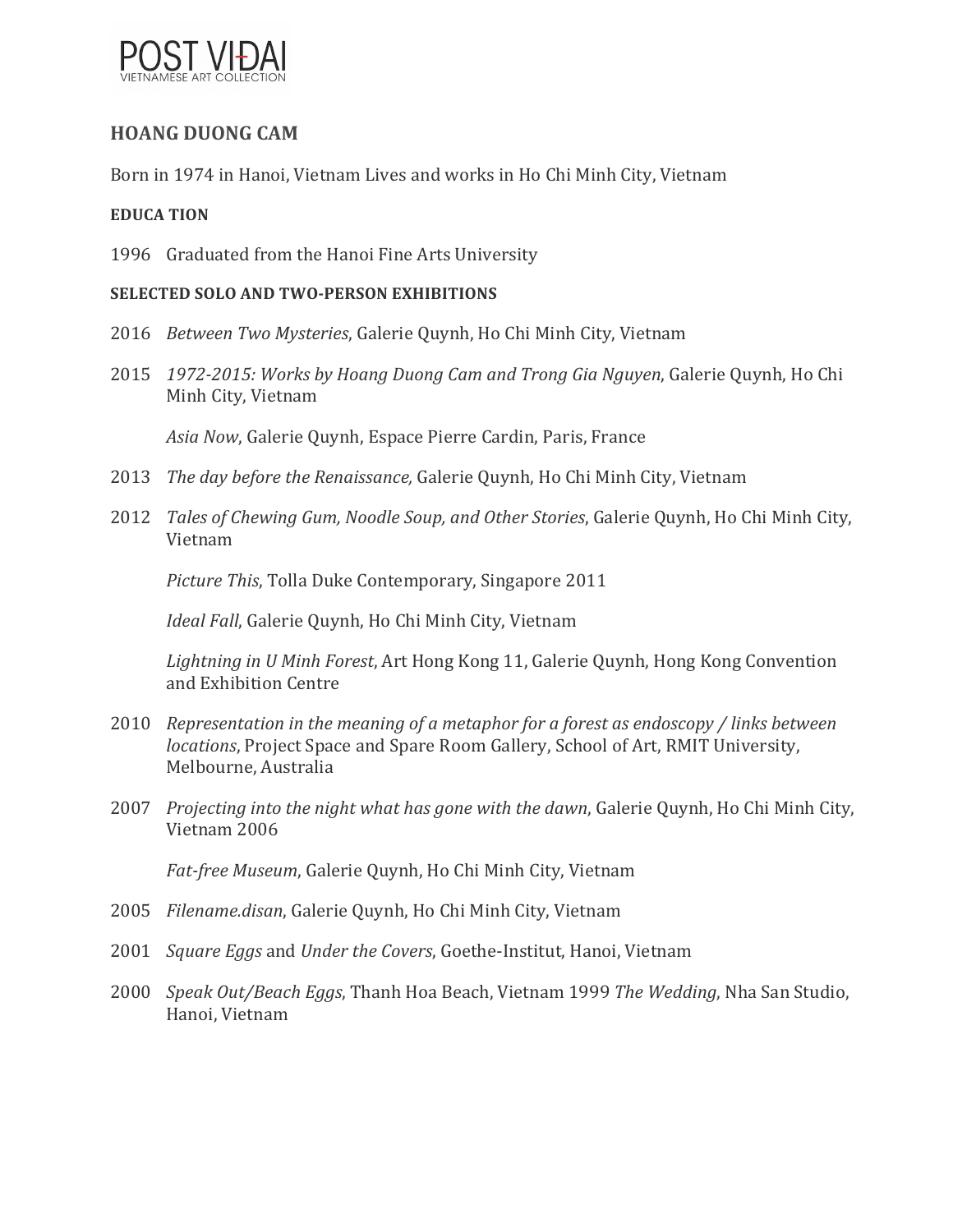

#### **SELECTED GROUP EXHIBITIONS**

2015 *olio.* v2, Galerie Quynh, Ho Chi Minh City, Vietnam

*Eagles Fly, Sheep Flock: Biographical Imprints – Artistic Practices in Southeast Asia*, curated by Khim Ong for Art Stage Singapore: Southeast Asia Platforms, Marina Bay Sands Expo and Convention Centre, Singapore

2014 *Being Present,* Galerie Quynh, Ho Chi Minh City, Vietnam

*in the shadow of appearances*, Galerie Quynh, Ho Chi Minh City, Vietnam

Vietnam Now: Changing Society, Canvas International Art, Amsterdam, Netherlands

*Onward and Upward*, Galerie Quynh, Ho Chi Minh City, Vietnam

- 2013 *Electronic Pacific*, SOMArts, San Francisco, California, USA
- 2012 *REVEALED CONCEALED: ALTERED ICONS*, Galerie Quynh, Ho Chi Minh City, Vietnam

*To Bring the World into the World*, curated by Biljana Ciric for Gendai Gallery, InterAccess Electronic Media Arts Centre, Toronto, Canada

*Subject Shall Remain Anonymous, curated by Jason Wee, Give Art Space at* Artspace@Helutrans, Singapore

Art Hong Kong 12, Galerie Quynh, Hong Kong Convention and Exhibition Centre

2011 vis-à-vis, Galerie Quynh, Ho Chi Minh City, Vietnam

36 Reasons Why We Still Need Superman, video art touring festival curated by Tim Crowley, Centro de Investigaciones Artisticas, Buenos Aires, Argentina. Traveled to Casa Tres Patios, Medellín, Colombia and Instituto Superior de Arte, Havana, Cuba.

*EsperantoPolis*, former Colette International School, Ho Chi Minh City, Vietnam

2010 *VideoZone* 5, the 5<sup>th</sup> International Video Art Biennial, various galleries, Israel

Daegu Photo Biennial, Daegu, South Korea

*Connect: Art Scene Vietnam, ifa-Galerie Stuttgart, Germany* 

*On Each Milestone*, Japan Foundation Center for Cultural Exchange, Hanoi, Vietnam

Arts and Cities, Aichi Triennale 2010, Nagoya, Japan

*Camamoto*, Japan Foundation Exhibition Space, Hanoi, Vietnam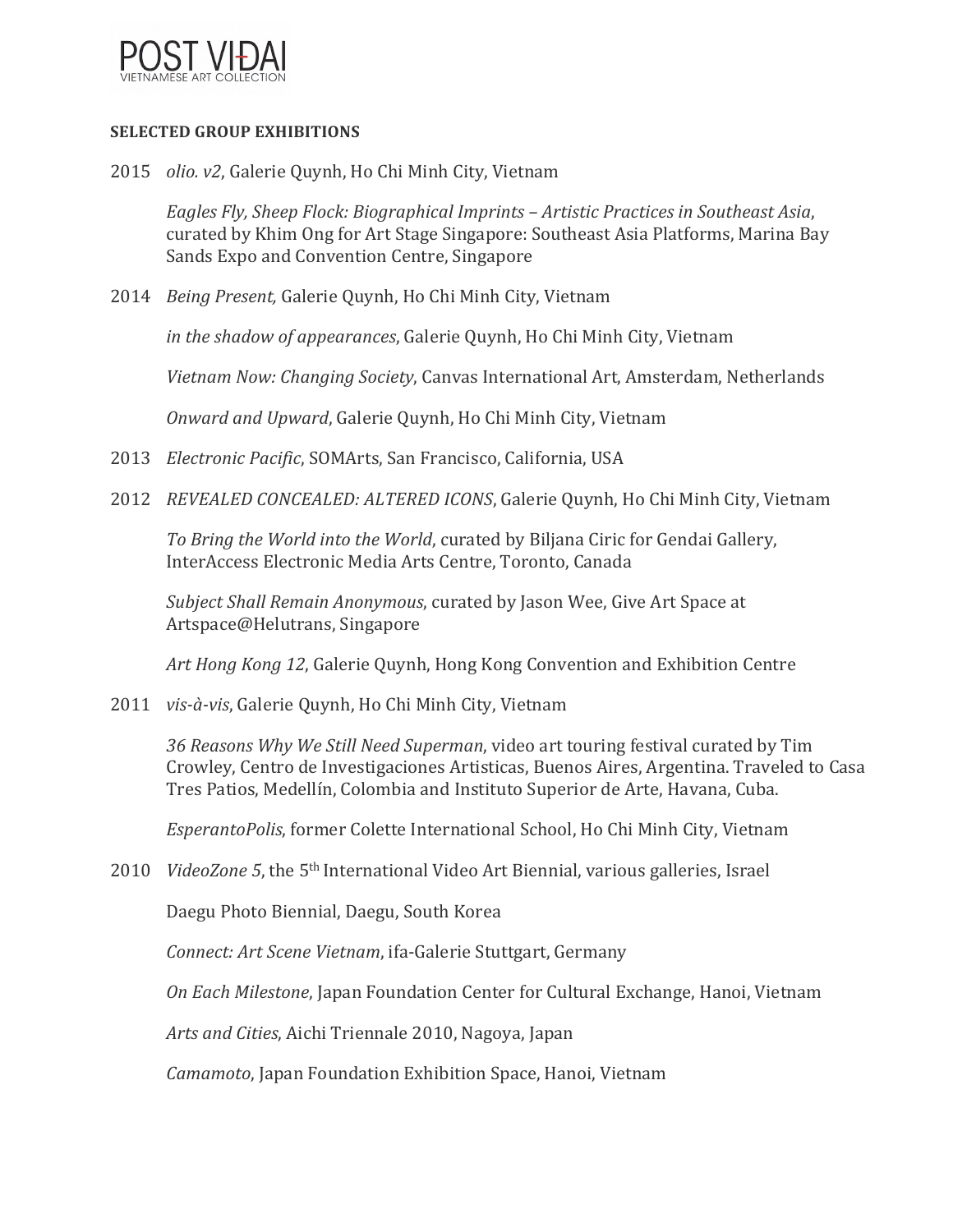

2009 *Connect: Art Scene Vietnam*, ifa-Galerie Berlin and Stuttgart, Germany

*MAX ART FEST 2009, Manifest of Oblivion, Zagreb, Croatia* 

*Intersection Vietnam: New Works from North and South,* Valentine Willie Fine Art, Kuala Lumpur and Singapore

A Snapshot of Contemporary Vietnamese Art, ifa gallery, Shanghai, China

*Magnetic Power*, ASEAN – Korea Contemporary Photography & Media Art Exhibition, Coreana, Museum of Art and Gallery Jijihyang, Seoul, Korea

Palais Project, Vienna, Austria

*Fluid Zone*, Jakarta Biennale, Jakarta, Indonesia

2008 *olio. the year end show,* Galerie Quynh, Ho Chi Minh City, Vietnam

*Post-Doi Moi: Vietnamese Art After 1990*, Singapore Art Museum, Singapore

*Intrude: Art & Life 366, Zendai Museum of Modern Art, Shanghai, China* 

*Strategies from Within - an exhibition of Vietnamese and Cambodian Contemporary Art Practices*, Ke Center for the Contemporary Arts, Shanghai, China

*The Third Guangzhou Triennial,* Guangdong Museum of Art, Guangzhou, China

*Showcase Singapore, Galerie Quynh, City Hall, Singapore* 

2007 *Migration Addicts* (a collateral event of the 52<sup>nd</sup> Venice Biennale),

*Rokovoko* (Mogas Station), Caffè Aurora, Piazza San Marco, Venice, Italy 

*Thermocline of Art. New Asian Waves, ZKM I Museum of Contemporary Art, Karlsruhe,* Germany 

*Rokovoko* (Mogas Station), *City of Expiration and Regeneration,* 2007 Shenzhen-Hong Kong Biennale, Shenzhen, China

*Rokovoko* (Mogas Station), *Month of Images*, Ho Chi Minh City Fine Art Museum. Ho Chi Minh City, Vietnam

2006 *Liberation* – 1<sup>st</sup> chapter of Saigon Open City, Ho Chi Minh City Fine Art Museum, Ho Chi Minh City, Vietnam

*Belief*, Singapore Biennale 2006, *AART* publication and installation by Mogas Station, Singapore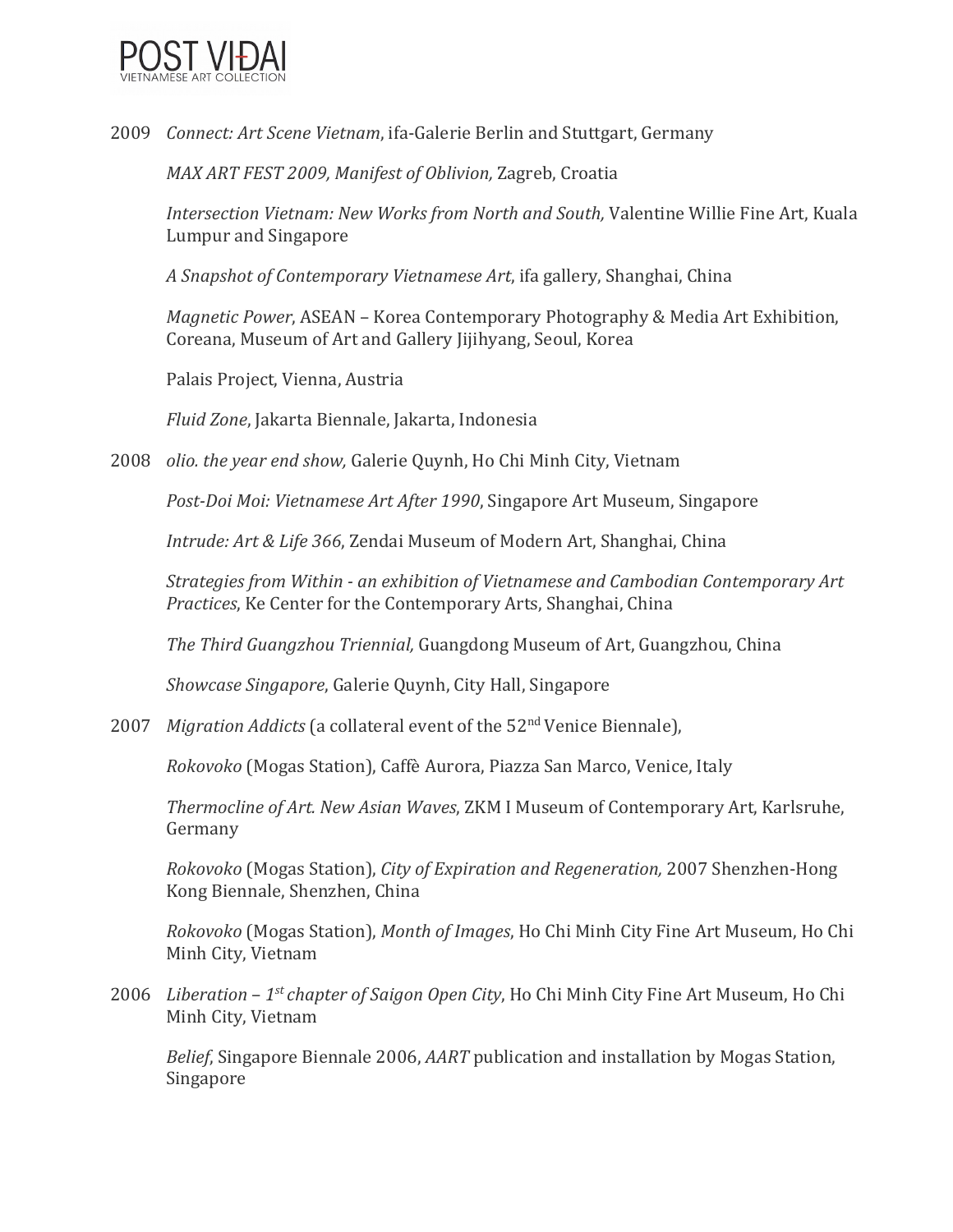

LZ (Mogas Station), Goethe-Institut, Hanoi, Vietnam

*LZ* (Mogas Station), *Belief*, Singapore Biennale, National Museum, Singapore 

2005 5 Out of Context, Huntington Beach Art Center, Huntington Beach, California, USA

*600 Images/60 Artists/6 Curators/6 Cities*, simultaneous exhibitions curated by albb in venues in Bangkok, Berlin, Los Angeles, London, Manila and Saigon

*Who We Are*, Blue Space Contemporary Art Center and Phu My Hung, Ho Chi Minh City, Vietnam 

- 2004 *Best Regards and Be Resolved to Win* (2002), *Asia, Now, Gyeonggi Arts Center, Suwon* City, Korea
- 2003 *Tree focus from both sides*, site-specific installation, Binh Quoi Village, Ho Chi Minh City, Vietnam
- 2002 *The Wedding* (1999), *ConversAsian*, National Gallery, Grand Cayman Island 2000

God Creates Elephants, God Creates Grass, Nha San Duc Contemporary Art Studio, Hanoi, Vietnam 

- 1999 *Dialogue*, Centro Cultural General San Martin, Buenos Aires, Argentina
- 1998 *Inhale Exhale, L'Atelier, Hanoi, Vietnam* 1997

*Season Wind*, Hanoi Fine Arts University, Hanoi, Vietnam

#### **SELECTED BIBLIOGRAPHY**

2016 Bao Quyen, "In Studio with Artist Hoang Duong Cam," *Any Arena*, 2 June 2016, Ho Chi Minh City, Vietnam

Wilson, Catherine, "Vietnam," Almanac edition, Art Asia Pacific, Vol XI, January 2016, Hong Kong

2015 *PRŌTOCOLLUM 2015/16, Global Perspectives on Visual Vocabulary*, Dickersbach Kunstverlag, Berlin, Germany

Wolkoff, Julia, "Life Goes On: At Singapore Art Week, Artists Respond to Market Attention," Art in America, March 11, 2015

Abdullahsani-Gerick, Amelia, "7 Artists to Discover at Art Stage Singapore," Artsy, January 21, 2015 

2013 Wolff, Rachel, "The Hottest Artists in Asia Today," *Conde Nast Traveler*, April 2013, New York, New York, USA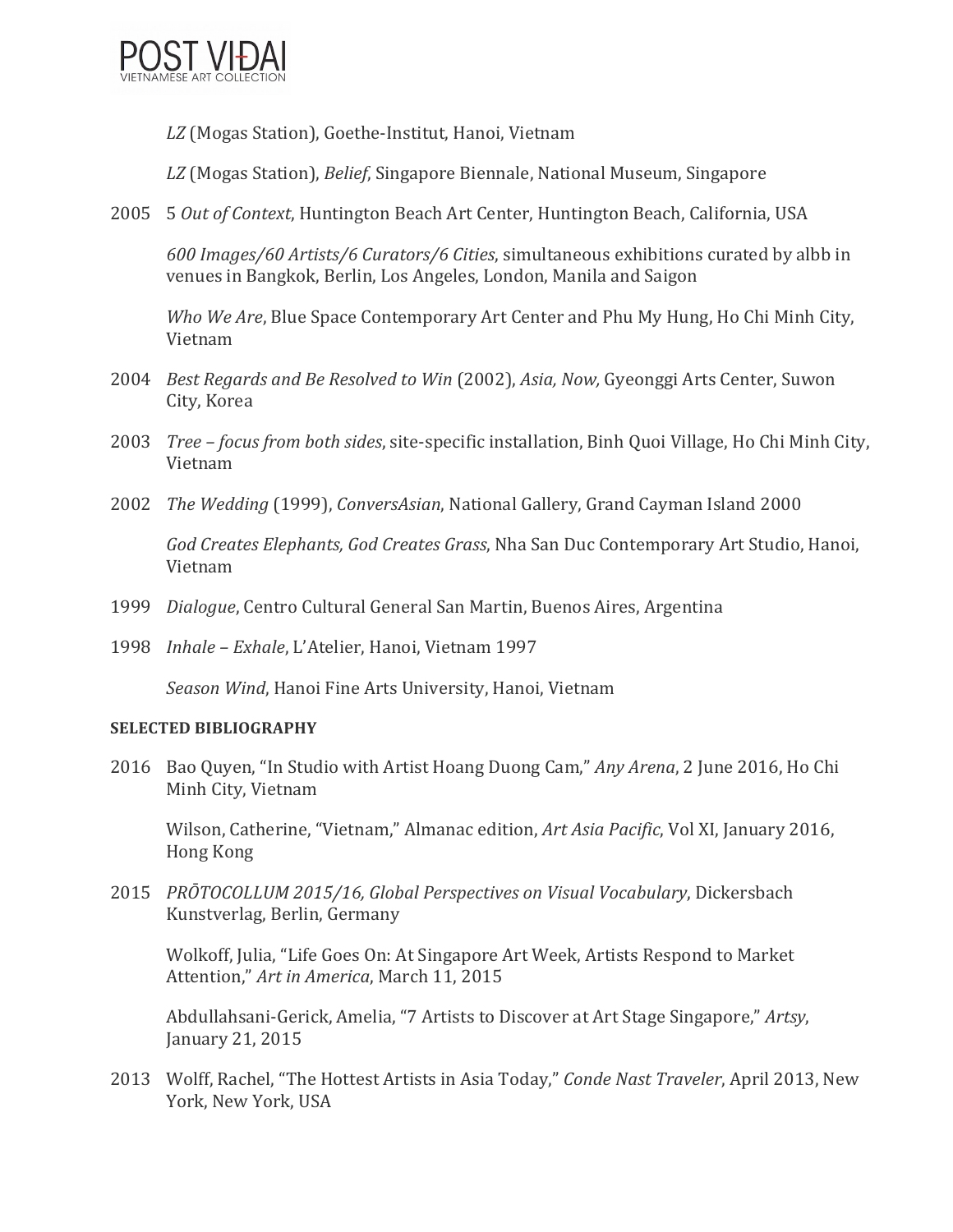

2012 Lee, Geraldine, "Picture This - A Solo Exhibition by Hoang Duong Cam", *www.artitude.com*, October 2012 

Dallof, Sarah, "Contemporary Vietnamese Artists Featured in HCMC Exhibition,"*macaronmagazine.com*, October 2012, Hong Kong

Wee, Jason, *Subject Shall Remain Anonymous*, exhibition catalogue, Give Art Space, Singapore Wilson, Catherine, "Vietnam," Almanac edition, Art Asia Pacific, vol VII, January 2012, Hong Kong

2011 Dacio, Lyra, "Art = Life," The Word, October 2011, Ho Chi Minh City, Vietnam

Nguyen Nhu Huy, "Video Art in Vietnam: A Brief Report," *Video, an Art, a History, 1965 -*2010: A Selection from the Centre Pompidou and Singapore Art Museum Collections, Singapore Art Museum, Singapore

2010 "In conversation with artist Hoang Duong Cam," interview by Lien Truong, *diaCritics*, November 2010 

*VideoZone* 5, International Video Art Biennial, exhibition catalogue, Tel-Aviv, Israel

*Asia Spectrum, Multicentrism, Daegu Photo Biennale 2010, exhibition catalogue, Daegu,* Korea 

Westwood, Peter, *Representation* in the meaning of a metaphor for a forest as endoscopy / *links between locations*, exhibition catalogue, Project Space and Spare Room Gallery, RMIT University, Melbourne, Australia

Soi A, "Bat ngo lon (hay hoang man ton) voi CAMAMOTO," soi.com.vn, July 2010, Hanoi, Vietnam 

Pham Mi Ly, "Trien lam 'Tren tung cay so' cua hai 'anh em' Viet-Nhat", *ynexpress.net*, July 2010, Hanoi, Vietnam

2009 *Arena: Jakarta Biennale XIII 2009*, exhibition catalogue, Jakarta, Indonesia

Lenzi, Iola, *Intersection Vietnam: New Works from North & South*, exhibition catalogue, Valentine Willie Fine Art, Kuala Lumpur, Malaysia

Lenzi, Iola, "Outsider Connections: Saigon Emerges as a Dynamic New Centre of Contemporary Art," C-Arts Magazine, vol 07, 2009, Singapore and Indonesia

Terrieux, Marie, *A Snapshot of Contemporary Vietnamese Art*, exhibition catalogue, ifa Gallery, Shanghai, China

Yu Yeon Kim, *Magnetic Power*, exhibition catalogue, ASEAN-Korea Contemporary Photography & Media Art Exhibition, Seoul, Korea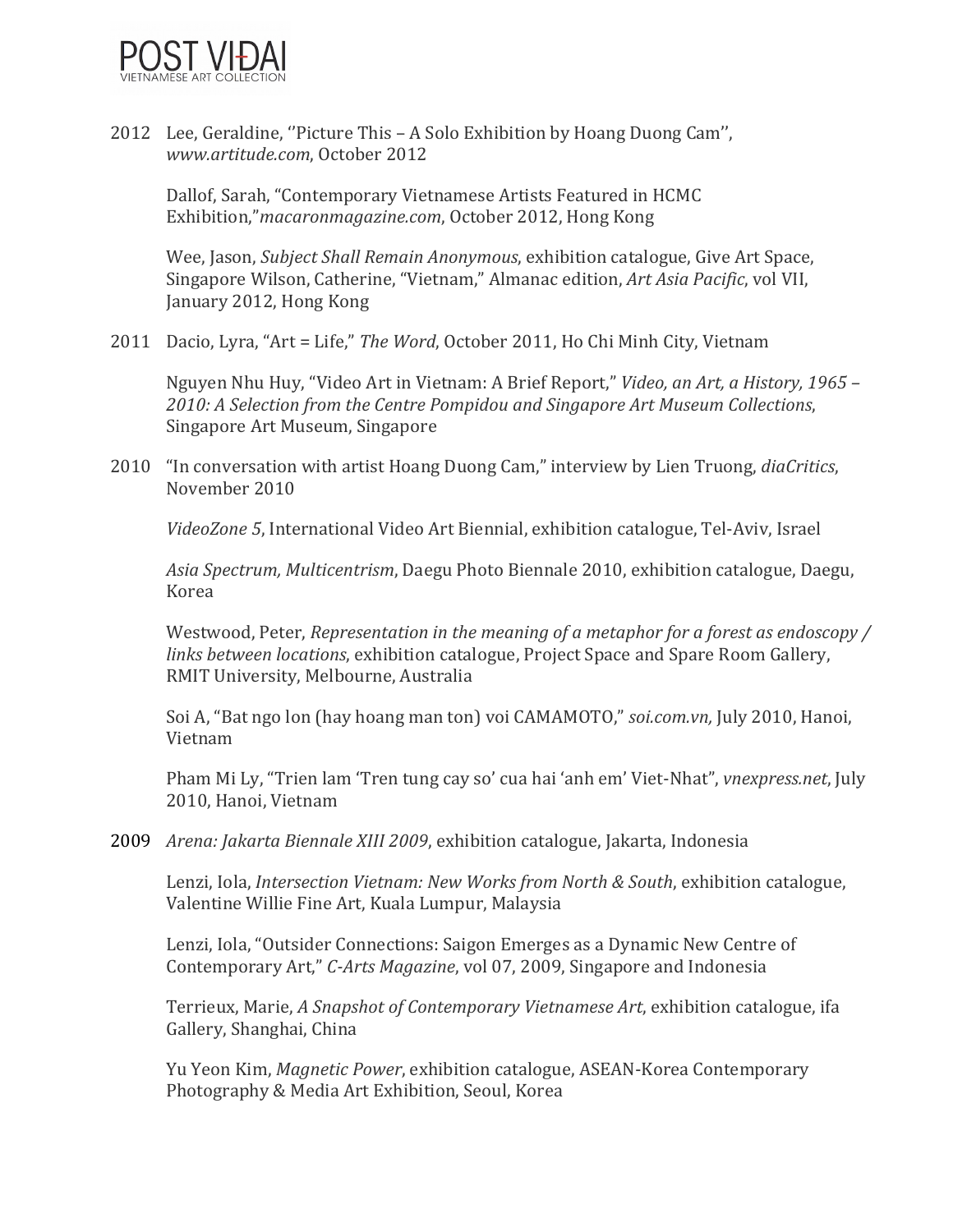

Kraevskaia, Natalia, "Collectivism and Individualism in Society and Art after *Doi Moi*," *Essays* on Modern and Contemporary Vietnamese Art, Singapore Art Museum, Singapore

Bui Nhu Huong, "Modern Vietnamese Art: Process and Identity," *Essays on Modern and Contemporary Vietnamese Art*, Singapore Art Museum, Singapore 

2008 *Post-Doi Moi: Vietnamese Art After 1990*, exhibition catalogue, Singapore Art Museum, Singapore 

Ciric, Biljana, *Strategies from Within*, exhibition catalogue, Ke Center for the Contemporary Arts, Shanghai, China

Kolesnikov-Jessop, Sonia, "3 Generations of Vietnamese Artists and their Memories of War," New York Times, May 21, 2008, New York, New York, USA

2007 Fyfe, Joe, "Outside the System," Art in America, October 2007, New York, New York, USA

Rhee, Wonil, Weibel, Peter and Jansen, Gregor, *Thermocline of Art. New Asian Waves*, exhibition catalogue, ZKM I Museum of Contemporary Art, Karlsruhe, Germany

*Think with the Senses – Feel with the Mind. Art in the Present Tense*, 52<sup>nd</sup> Venice Biennale exhibition catalogue for participating countries, collateral events, Venice, Italy

Ciric, Biljana and Gavassa, Karin, *Migration Addicts*, exhibition catalogue, ddm warehouse, Shanghai, China

2006 Streitmatter-Tran, Richard, "News: Ho Chi Minh City," *Contemporary*, Issue 88, 2006, London, England, UK

Pham, Quynh, *Fat-free Museum*, exhibition catalogue, Galerie Quynh, Ho Chi Minh City, Vietnam Llouquet Sandrine, "Fat Free Museum," *Noi That Magazine*, Ho Chi Minh City, Vietnam 

Kraevskaia, Natalia, "A Highway of Collectivism and Individual Paths," Out of Context, exhibition catalogue, Huntington Beach Art Center, Huntington Beach, California, USA

Kraevskaia, Natalia, "Vietnamese Installation Art. New Form in an Old Place," *From Nostalgia towards Exploration: Essays on Contemporary Art in Vietnam, Kim Dong* Publishing House, Hanoi, Vietnam

Napack, Jonathan, "Vietnam's artists try to break free of their 'Velvet Prison'," New York *Times*, June 2005, New York, New York, USA

Vu Phuong Lien, "A Relevant Suggestion," *NY Arts Magazine*, May – June 2005, New York, New York, USA